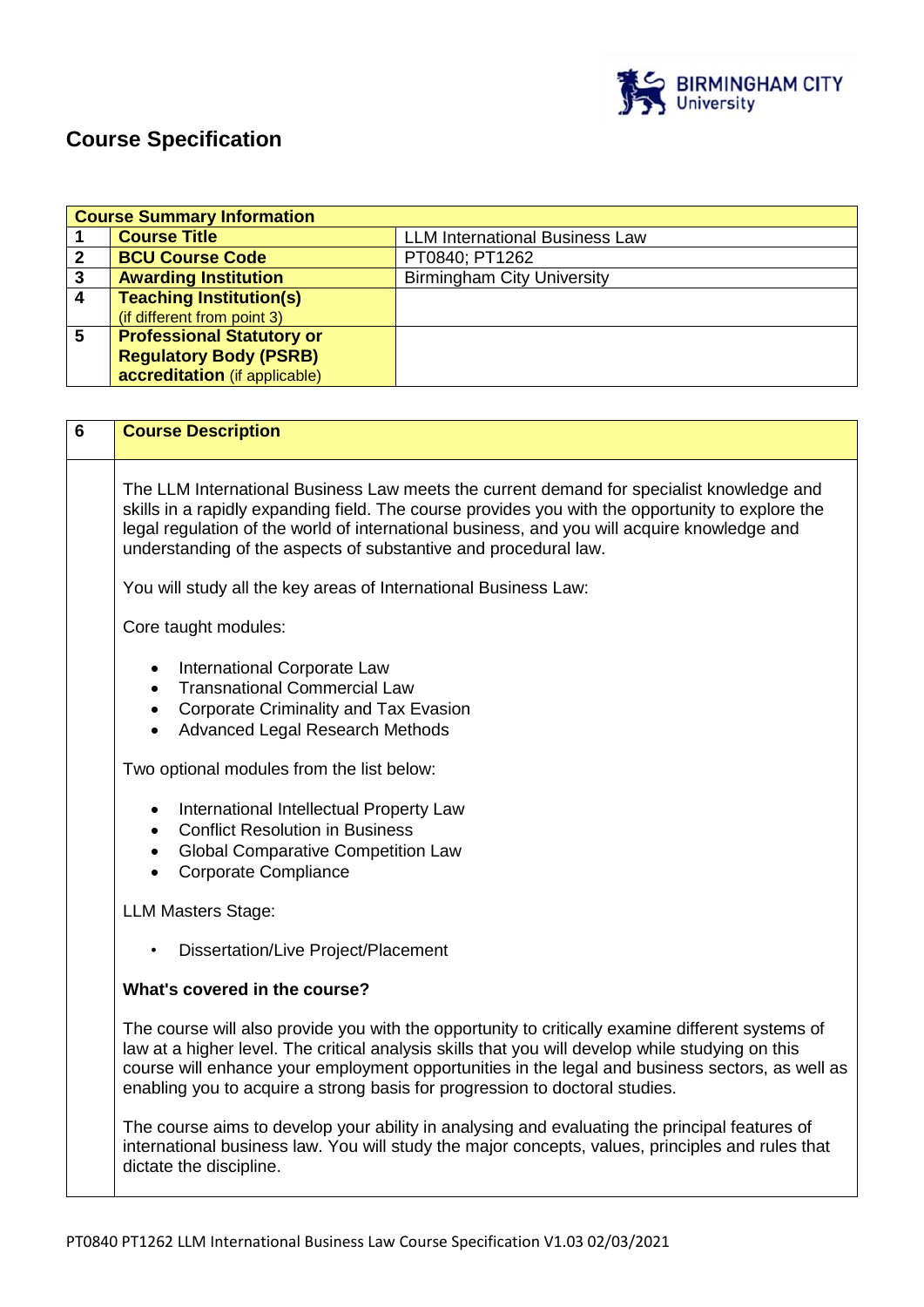

| You will communicate complex and abstract ideas in an articulate and confident manner, as well    |
|---------------------------------------------------------------------------------------------------|
| as learning a host of transferrable skills that will stand you in good stead for when it comes to |
| securing employment.                                                                              |

|    | <b>Course Awards</b>                                       |       |                                  |
|----|------------------------------------------------------------|-------|----------------------------------|
| 7a | <b>Name of Final Award</b>                                 | Level | <b>Credits</b><br><b>Awarded</b> |
|    | Master of Law International Business Law                   |       | 180                              |
|    | Master of Law International Business Law with Professional |       | 240                              |
|    | <b>Placement</b>                                           |       |                                  |
|    |                                                            |       |                                  |
| 7b | <b>Exit Awards and Credits Awarded</b>                     |       |                                  |
|    | Postgraduate Certificate of International Business Law     |       | 60                               |
|    | Postgraduate Diploma of International Business Law         |       | 120                              |

| <b>Derogation from the University Regulations</b> |
|---------------------------------------------------|
| Not applicable                                    |

| <b>9</b>                      | <b>Delivery Patterns</b>                                                                      |                     |           |                      |  |
|-------------------------------|-----------------------------------------------------------------------------------------------|---------------------|-----------|----------------------|--|
|                               | <b>Duration of Study</b><br><b>Mode(s) of Study</b><br><b>Location(s) of Study</b><br>Code(s) |                     |           |                      |  |
| Full Time                     |                                                                                               | <b>City Centre</b>  | 12 months | PT0840 (Sep intake)  |  |
|                               |                                                                                               |                     | 15 months | PT1262 (Jan intake)  |  |
| Part Time                     |                                                                                               | <b>City Centre</b>  | 24 months | PT1255               |  |
|                               | Full Time with                                                                                | City Centre (and    | 18 months | PT1373 (Sept intake) |  |
| <b>Professional Placement</b> |                                                                                               | placement provider) | 21 months | PT1321 (Jan intake)  |  |

# **10 Entry Requirements**

The admission requirements for this course are stated on the course page of the BCU website at [https://www.bcu.ac.uk/.](https://www.bcu.ac.uk/)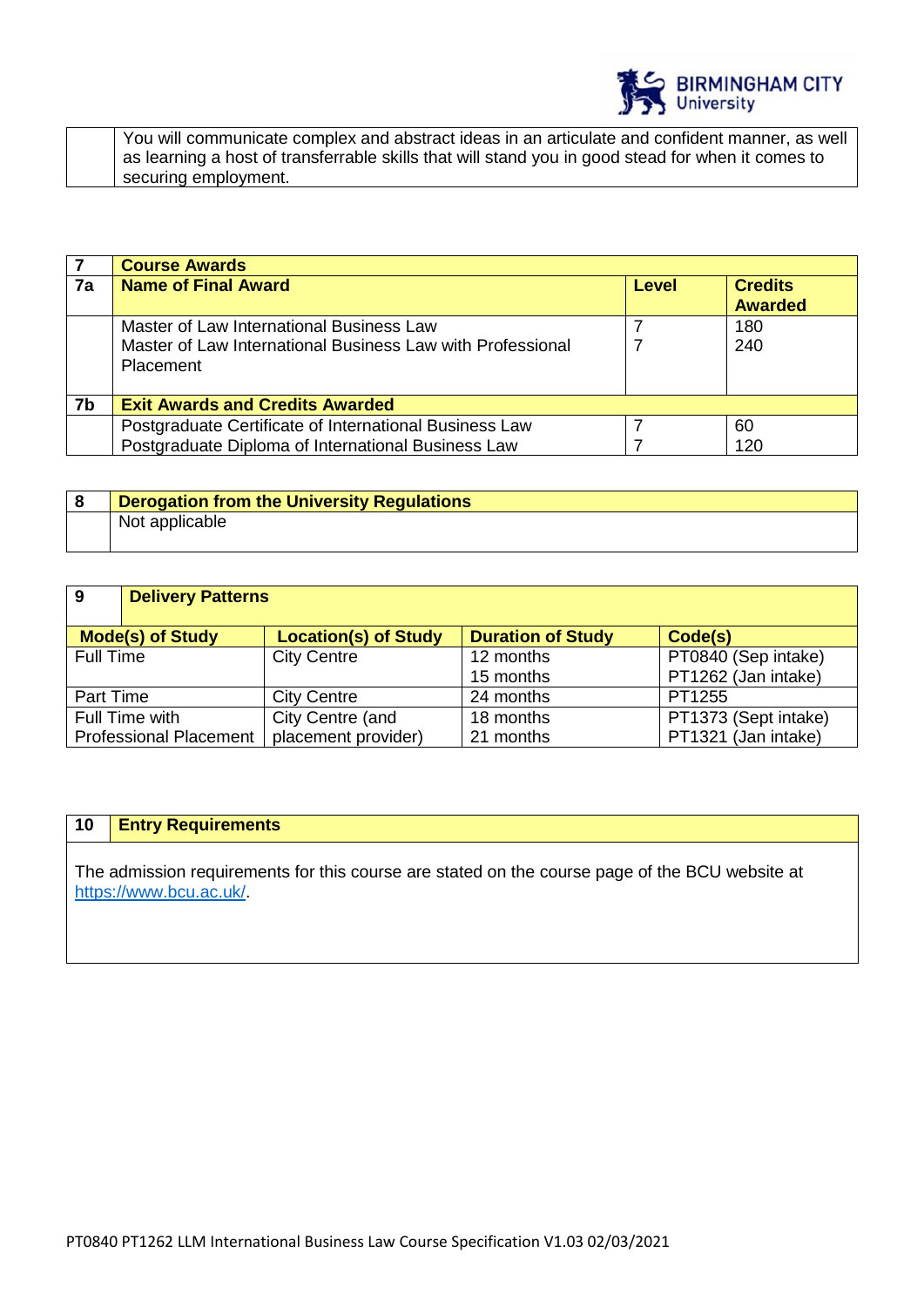

| 11                      | <b>Course Learning Outcomes</b>                                                                                                                                                                                                                                                                                                                                                                                                                                                                                                                  |  |  |
|-------------------------|--------------------------------------------------------------------------------------------------------------------------------------------------------------------------------------------------------------------------------------------------------------------------------------------------------------------------------------------------------------------------------------------------------------------------------------------------------------------------------------------------------------------------------------------------|--|--|
|                         |                                                                                                                                                                                                                                                                                                                                                                                                                                                                                                                                                  |  |  |
| $\mathbf 1$             | Analyse and critically evaluate the principal features of International Business Law, including the<br>major concepts, values, principles and rules, and the main institutions and procedures.                                                                                                                                                                                                                                                                                                                                                   |  |  |
| $\overline{2}$          | Critically analyse and synthesise complex legal issues, doctrines, legal rules, policies,<br>arguments and discourses and apply theoretical knowledge to legal problems within a practice-<br>led learning environment; recognising and making evaluative judgements about the<br>appropriateness of different methods of problem solving, in order to make a reasoned choice<br>from relevant alternatives.                                                                                                                                     |  |  |
| $\overline{3}$          | Demonstrate a knowledge-applied approach, showing an ability to engage in in-depth research,<br>evaluate sources of information and make proficient use of information and materials from a<br>variety of relevant sources, including knowledge of the legal conventions relevant to<br>International Business Law.                                                                                                                                                                                                                              |  |  |
| $\overline{\mathbf{4}}$ | Communicate complex and abstract ideas in an articulate, confident and accurate manner in<br>relation to legal issues, in order to make effective oral and written presentations, which are<br>coherent and comprehensible to others and meet expectations in the workplace.                                                                                                                                                                                                                                                                     |  |  |
| 5                       | Employ strategic transferable skills to underpin continuing professional development and<br>practice.                                                                                                                                                                                                                                                                                                                                                                                                                                            |  |  |
| 6                       | Develop a range of other pervasive skills, including:                                                                                                                                                                                                                                                                                                                                                                                                                                                                                            |  |  |
|                         | Making relevant use of numerical and statistical information relevant to international<br>$\bullet$<br>business law that is derived from primary and secondary sources when constructing an<br>argument.<br>Conducting electronic research and appropriate use of the internet to locate information<br>$\bullet$<br>relevant to international business law.<br>Producing work that is presented and formatted using standard software packages,<br>$\bullet$<br>working professionally.<br>Co-operatively with others as well as independently. |  |  |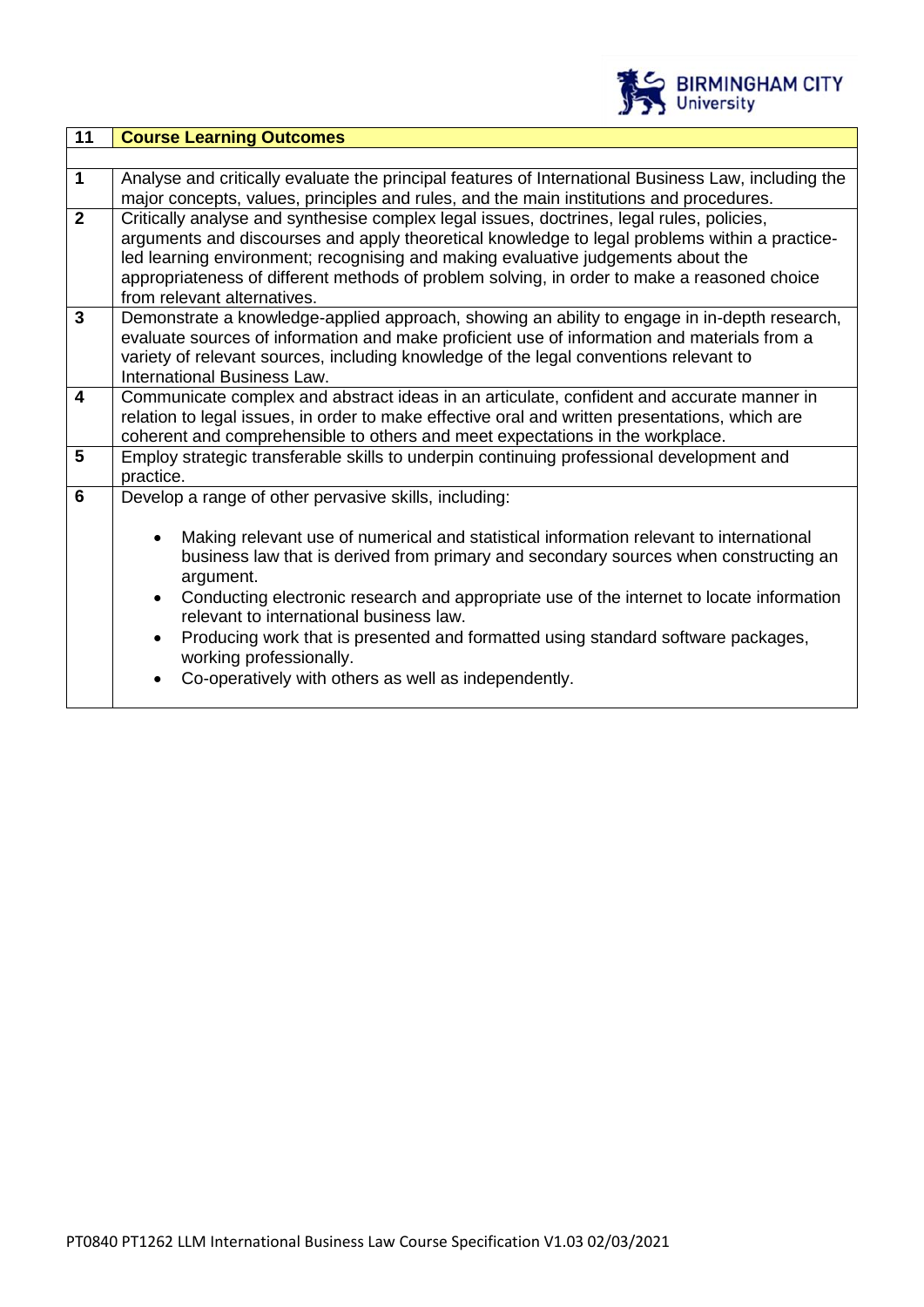

### **12 Course Requirements**

#### **12a Level 7:**

*In order to complete this course a student must successfully complete all the following CORE modules (totalling 140 credits):*

| <b>Module Code</b> | <b>Module Name</b>                           | <b>Credit Value</b> |
|--------------------|----------------------------------------------|---------------------|
| <b>LAW7122</b>     | <b>International Corporate Law</b>           | <b>20</b>           |
| <b>LAW7129</b>     | <b>Transnational Commercial Law</b>          | <b>20</b>           |
| <b>LAW7119</b>     | <b>Corporate Criminality and Tax Evasion</b> | 20                  |
| <b>LAW7130</b>     | <b>Advanced Legal Research Methods</b>       | 20                  |
| <b>LAW7143</b>     | <b>Dissertation/Live Project/Placement</b>   | 60                  |

*In order to complete this course a student must successfully complete at least 40 credits from the following indicative list of OPTIONAL modules.* 

| <b>Module Code</b> | <b>Module Name</b>                        | <b>Credit Value</b> |
|--------------------|-------------------------------------------|---------------------|
|                    |                                           |                     |
| LAW7121            | International Intellectual Property Law   | 20                  |
| <b>LAW7128</b>     | <b>Conflict Resolution in Business</b>    | 20                  |
| LAW7136            | <b>Global Comparative Competition Law</b> | 20                  |
| <b>LAW7141</b>     | Corporate Compliance                      | 20                  |
| LAW7XXX            | International Insolvency Law              | 20                  |
| <b>LAW7149</b>     | Labour Rights and International Trade     | 20                  |
| <b>LAW7150</b>     | Law, Artificial Intelligence and Robotics | 20                  |

*In order to qualify for the award of LLM International Business Law with Professional Placement, a student must successfully complete all of the Level 7 modules listed above as well as the following Level 6 module:*

| 60<br><b>Professional Placement</b><br><b>PLA6001</b> |  |
|-------------------------------------------------------|--|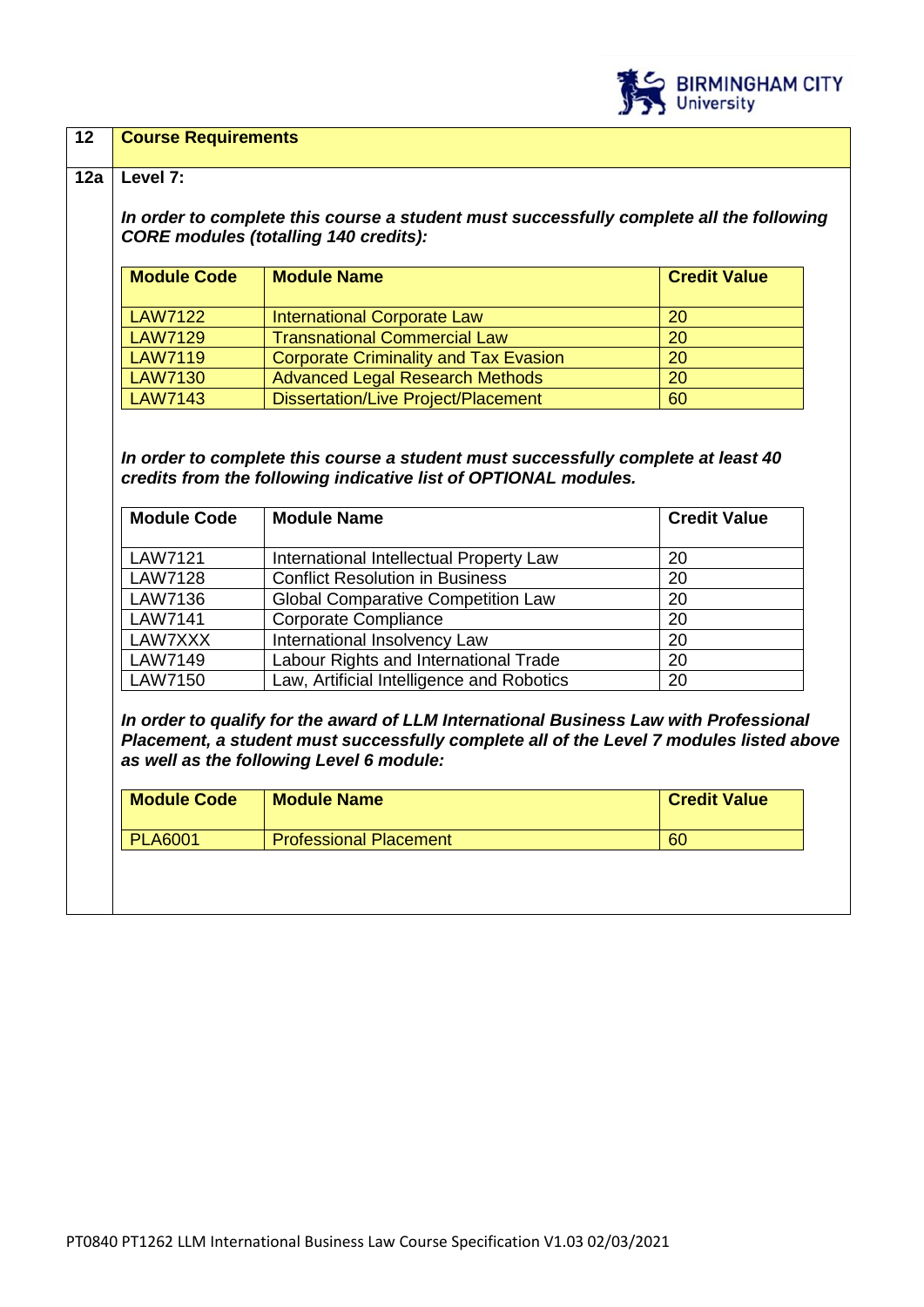

# **12b Structure Diagram**

*Please note list of optional modules is indicative only. Students' choice will not be guaranteed for optional modules but a fair and transparent process will be adopted and shared with students.*

# **Full Time**

# **September intake:**

| Postgraduate Learner Course/Introduction to Law course (2 weeks)                                                           |                                                           |                                                           |                                                                 |  |
|----------------------------------------------------------------------------------------------------------------------------|-----------------------------------------------------------|-----------------------------------------------------------|-----------------------------------------------------------------|--|
| September Term                                                                                                             | International Corporate<br>Law<br>(20 credits)            | Transnational<br>Commercial Law<br>$(20 \text{ credits})$ | <b>Corporate Criminality</b><br>and Tax Evasion<br>(20 credits) |  |
| <b>January Term</b>                                                                                                        | Advanced Legal<br><b>Research Methods</b><br>(20 credits) | Option A (20 credits)<br>or study abroad*<br>(20 credits) | Option B (20 credits)<br>or study abroad*<br>(20 credits)       |  |
| LLM (Masters) Stage                                                                                                        | Dissertation/Live Project/Placement (60 credits)          |                                                           |                                                                 |  |
| <b>Professional Placement</b><br>(if opted for LLM<br><b>International Business</b><br>Law with Professional<br>Placement) | Professional Placement (60 credits)                       |                                                           |                                                                 |  |

*\*The study abroad module is only available for on-campus students.*

# **January intake:**

| Postgraduate Learner Course/Introduction to Law course (2 weeks)                                                           |                                                       |                                                        |                                                                           |  |
|----------------------------------------------------------------------------------------------------------------------------|-------------------------------------------------------|--------------------------------------------------------|---------------------------------------------------------------------------|--|
|                                                                                                                            | <b>Advanced Legal</b>                                 | Option A (20 credits)                                  | Option B (20 credits)                                                     |  |
| January Term                                                                                                               | <b>Research Methods</b><br>(20 credits)               | or study abroad*<br>(20 credits)                       | or study abroad*<br>(20 credits)                                          |  |
| September Term                                                                                                             | <b>International Corporate</b><br>Law<br>(20 credits) | Transnational<br><b>Commercial Law</b><br>(20 credits) | <b>Corporate Criminality</b><br>and Tax Evasion<br>$(20 \text{ credits})$ |  |
| LLM (Masters) Stage                                                                                                        | Dissertation/Live Project/Placement (60 credits)      |                                                        |                                                                           |  |
| Professional<br>Placement (if opted for<br><b>LLM</b> International<br><b>Business Law with</b><br>Professional Placement) | Professional Placement (60 credits)                   |                                                        |                                                                           |  |

*\*The study abroad module is only available for on-campus students.*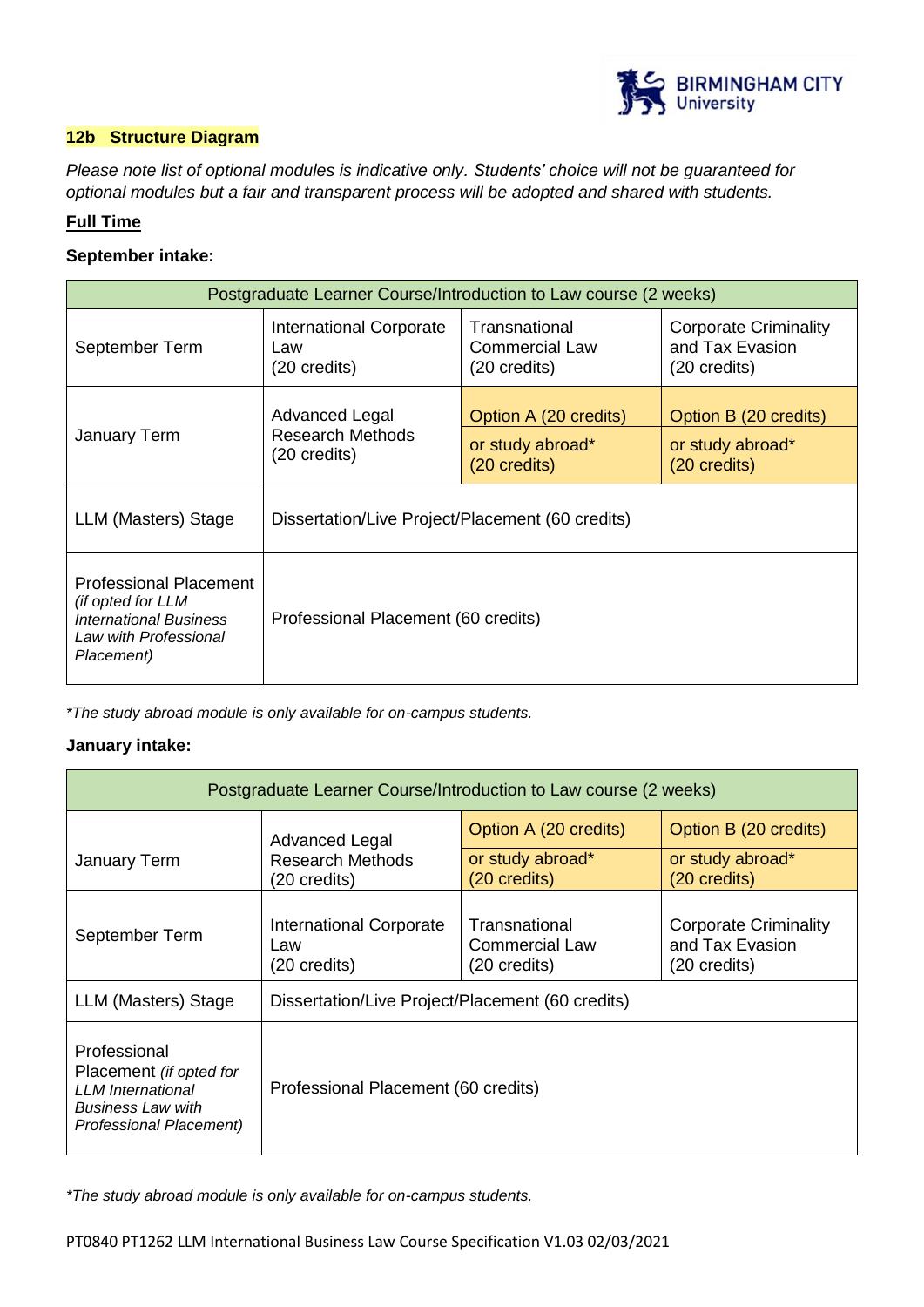

٦Ī,

# **Part Time**

# **Year One Contract Contract**

| September Term and<br>January Term | Complete 4 taught modules |
|------------------------------------|---------------------------|
|                                    | (total 80 credits)        |

# **Year Two**

| September Term and | Advanced Legal Research Methods (20 credits) + 1 taught module |
|--------------------|----------------------------------------------------------------|
| January Term       | (total 40 credits)                                             |
| June Term          | Dissertation/Placement/Project (60 credits)                    |